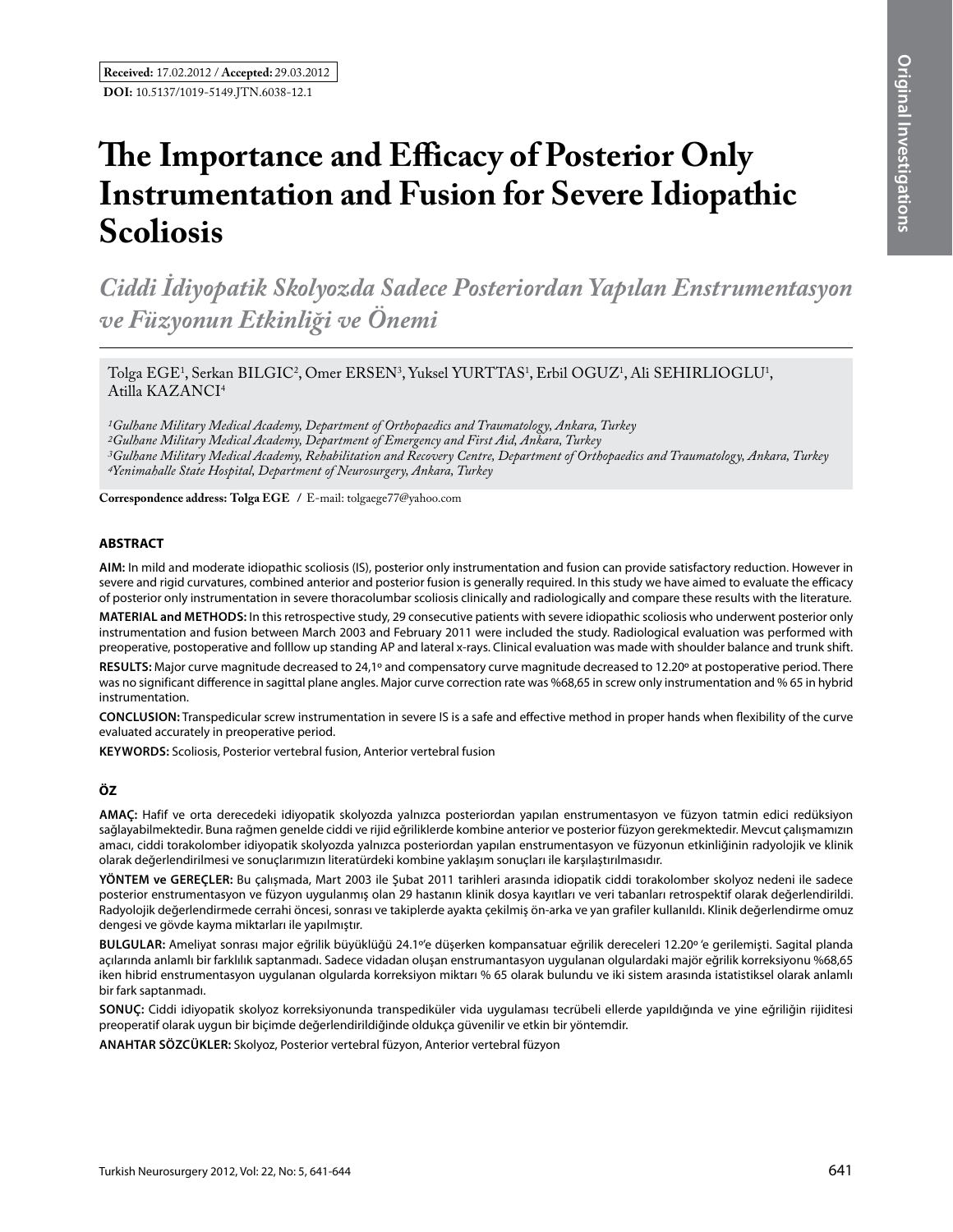#### **Introduction**

In mild and moderate idiopathic scoliosis posterior only instrumentation and fusion can provide satisfactory reduction. However in severe and rigid curvatures, combined anterior and posterior fusion is generally required (8,13).

Disadvantages of anterior procedures are longer surgery and anesthesia times and alterations of pulmonary functions (2,11). After developments in modern posterior instrumentation techniques, severe thoracolumbar curvatures can be reduced by posterior only instrumentation and fusion (2,13,19). With modern posterior instruments stabilizing three columns of vertebrae, shorter fusion levels could be adequate for reduction and the requirement of anterior release and fusion is decreased. Some authors reports that posterior only instrumentation and fusion have similar correction amounts compared with combined procedures even in severe thoracic scoliosis. In several studies reported correction rates are 53,6% in hook only constructs (9), 54% in hybrid constructs (2), 67-68% in screw only constructs (6,16). Beside this, although most important disadvantage of transpedicular screws is neurological complications, most authors showed that transpedicular screw implantation did not increased the neurological complication risk (15,19).

In this study we have aimed to evaluate the efficacy of posterior only instrumentation in severe thoracolumbar scoliosis clinically and radiologically and compare these results with the literature.

## **Material and methods**

In this retrospective study, 29 consecutive patients with severe idiopathic scoliosis who were underwent posterior only instrumentation and fusion between March 2003 and February 2011 in our clinic were included the study. Patient's records were evaluated from the clinic database. Inclusion criteria were: Severe idiopathic scoliosis (major curve's cobb angle >60º), age between 10-30, one stage posterior only surgery with modern 3.th generation instrumentation and minimum 1 year follow up after surgery. Patients who had brace treatment before the surgery were excluded from the study. Radiological evaluation was performed with preoperative, postoperative and follow up standing AP and lateral x-rays. Assessment of major and compensatory coronal and sagittal curve magnitudes, apical rotation, number of instrumented and fused segments were evaluated on the same radiographs. Flexibilty of the curves were evaluated with preoperative bending x-rays and traction x-rays under general anesthesia. Clinical evaluation was made with shoulder balance and trunk shift.

#### *Surgical procedure:*

All patients were preoperatively evaluated with MRI for intra spinal anomalies. All surgical procedures were performed under continuous SSEP monitorization. However, for suspicious SSEP results the wake-up test was used. Exposure was performed from spinous processes to transvers processes bilaterally throughout the segments fusion planned. Pedicle screws were placed with the free hand technique under fluoroscopic control. Before reduction, posterior release was performed with facet joint resection and interspinoussupraspinous ligament resection. In fusion planned area, the spinous processes were resected, peeled off from soft tissues and used for grafting with demineralized bone matrix.

After screw placement, de-rotation, distraction and compression maneuvers were performed. After decortication of laminas, the wound was closed. Total blood loss, and surgery time were recorded from the patient data. All patients were mobilized on postoperative second day with a soft spinal brace and brace was continued 3 months. Postoperative follow up was done on postoperative 1, 3, and 6 months and then once a year.

### **Results**

The mean age was 14.6 years (12-28 years) at surgery time. 26 of 29 patients were female. Average major curve magnitude was 71 degrees  $(60^{\circ}-103^{\circ})$  and average compensatory curve magnitude was  $39.8$  ( $5^{\circ}$ -72 $^{\circ}$ ) degrees. All patients had shoulder imbalance with average of  $5^{\circ}$  (3<sup>0</sup>-9<sup>0</sup>) clavicle angle. On preoperative bending and traction x-rays, average correction rate was 28.8% in major curve and 66.33% in compensatory curves. Number of levels fused was 11,7 (7- 14 levels) and number of instrumented levels was 10.6 (5-14 levels ) averagely. While all pedicle screw instrumentation was used in 10 cases, hybrid instrumentation (hooks and pedicle screws) was used in 19 cases. Major curve magnitude decreased to  $24.1^{\circ}$  (14<sup>°</sup>-50<sup>°</sup>) and compensatory curve magnitude decreased to  $12.20^{\circ}(0^{\circ}-30^{\circ})$  at postoperative period. There was no significant difference in sagittal plane angles. Average correction rate was 66,5% in major curve and 69,72% in compensatory curve. Major curve correction rate was 68,65% in screw only instrumentation and 65% in hybrid instrumentation averagely. Average postoperative blood loss was 1771 ml (1230-2450 ml) and average surgery time was 5 hours and 12 minutes (4-7 hours). Average follow up period was 26 months (12-78). Correction loss during follow up was 2.9<sup>0</sup> in major curves and 1.8<sup>0</sup> in compensatory curves. Shoulder imbalance decreased to  $2^0(0^0-3^0)$  clavicle angle. See (Table I), (Figure 1A-C). In three cases during SSEP monitorization, amplitudes were decreased but no neurologic deficit was seen with wake up test. On postoperative period no neurological complications were seen. 3 patients had superficial infections and successfully treated with oral antibiotherapy. 1 patient have had deep infection and treated with debridement and antibiotherapy.

## **Discussion**

Development of third generation Cotrel-Dubousset (CD) instrumentation system had revealed the segmental fixation concept and correction rates increased over the Harrington system from 18% to 40% even 68% (8,14,17). Initially the CD system composed of hooks and rods, so it didn't show a good success in providing sufficient correction for severe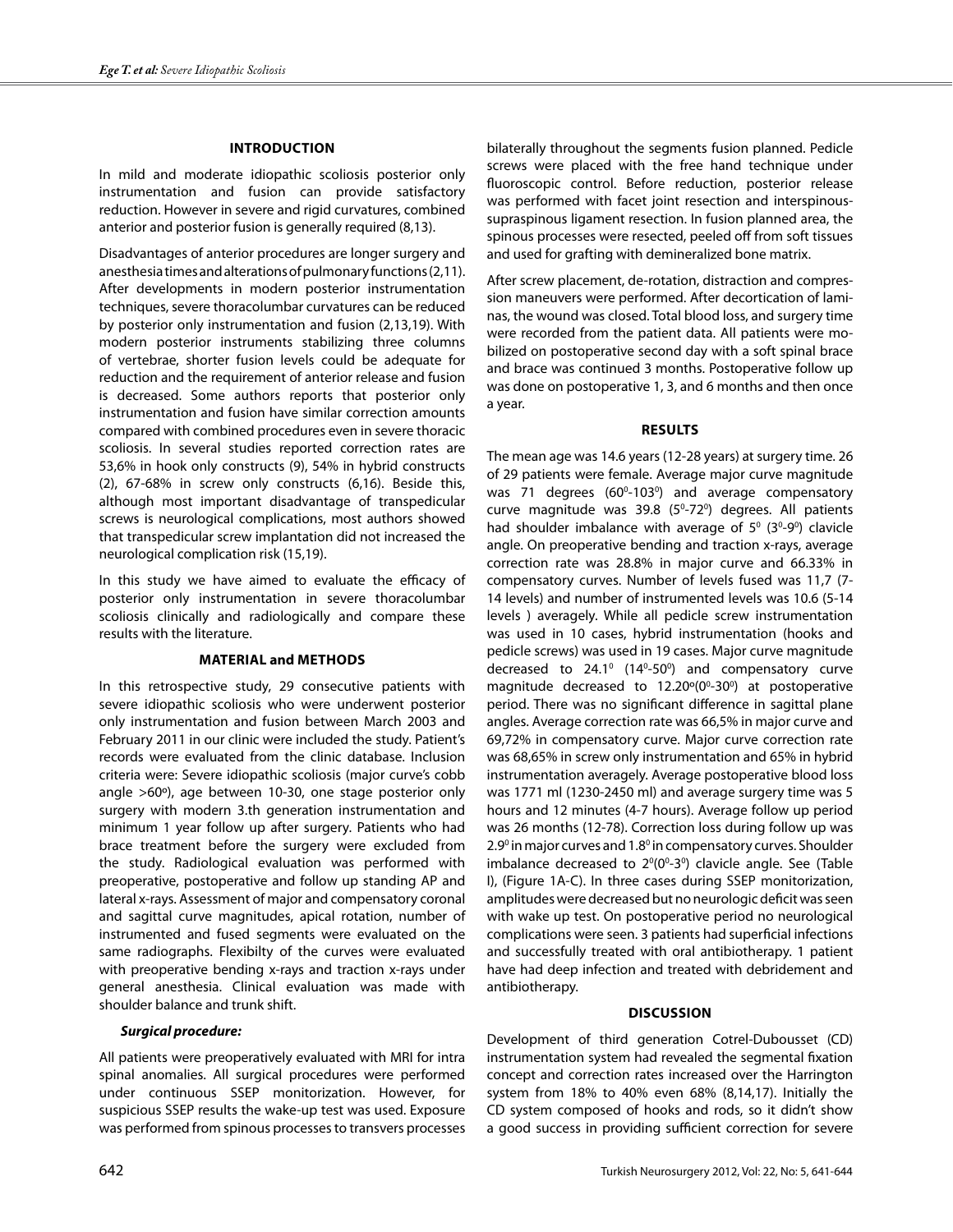|                           | Preoperative                                      | Postoperative                                       | Follow-up                                              |
|---------------------------|---------------------------------------------------|-----------------------------------------------------|--------------------------------------------------------|
| Major Curve               | $71^{\circ}$ (60 <sup>o</sup> -103 <sup>o</sup> ) | $24.1^{\circ}$ (14 <sup>o</sup> -50 <sup>o</sup> )  | $27^{\circ}$ (15°-50°)                                 |
| Flexibility               | %28.8                                             |                                                     |                                                        |
| <b>Compensatory Curve</b> | $39.8^{\circ}$ (5 <sup>o</sup> -72 <sup>o</sup> ) | $12.20^{\circ}$ (0 <sup>o</sup> -30 <sup>o</sup> )  | $14^{\circ}$ (0 <sup>°</sup> -32 <sup>°</sup> )        |
| Shoulder Imbalance        | $5^{\circ}$ (3 <sup>0</sup> -9 <sup>0</sup> )     | $2^0$ (0 <sup>0</sup> -3 <sup>0</sup> )             | $2^0$ (0 <sup>0</sup> -3 <sup>0</sup> )                |
| Sagittal deformity        | $27.9^{\circ}$ (0 <sup>0</sup> -44 <sup>0</sup> ) | $29.69^{\circ}$ (18 <sup>°</sup> -40 <sup>°</sup> ) | 29.80 <sup>°</sup> (17 <sup>°</sup> -40 <sup>°</sup> ) |

#### **Table I:** Deformity Correction Parameters



**Figure 1: A)** Preoperative standing AP, standing lateral and supine side-bending radiographies. **B)** Postoperative radiographies with wide facet resection, posterior correction with pedicle screws and rod construct, her major curve was reduced to 30°. **C)**Preoperative and postoperative photographs.

and rigid deformities (14-18). After period of time, lumbar transpedicular screw application on CD instrumentation system had provided successful correction of severe scoliosis (4,19). Because transpedicular screws stabilize all 3 columns and provide three plane correction. However, initially transpedicular screws were only used in lumbar region to avoid neurological complications. Because of this, to compensate the insufficiency of correction due to hooks in rigid and severe thoracic curves, thoracotomy and anterior release were added to posterior surgery (1,24). At first, while the classical approach for anterior release was open thoracotomy, the later time in some centers minimally invasive anterior release and fusion with VATS was performed in parallel with technological developments (1,22,24). However the major disadvantages of combined anterior release and posterior instrumentation procedures are: Increase in surgery time, increase in cost of surgery, increase of blood loss and alterations of pulmonary functions (1,12,20). Coe and et al. had analyzed 6334 AIS (adolescent idiopathic scoliosis) cases and found general complication rate 10,1% with combined procedure and 5.1% with posterior only instrumentation (7). The most common complication in combined procedure was related to lung. Because thoracotomy affects morphology and biomechanics of thorax wall and pulmonary functions (FEV1 –FVC) (12). Moreover, anterior release affects pulmonary functions even if it is performed with minimally invasive methods (21). Then as a result of these disadvantages, the idea of implementation of the lumbar pedicular screws in the thoracic spine had occurred. However screw application in thoracic region has progressed more slowly than lumbar region because of both thoracic pedicle structure and the risks associated with the development of neurological deficits. In the literature, a variety of methods defined for the application of thoracic transpedicular screws (3,23) and thoracic transpedicular screw complication risk found low (5,15). Kim et al. studied retrospectively 233 AIS patients treated with thoracic transpedicular screws and found no neurologic deficit due to screw instrumentation (15). When the source of such literature, posterior instrumentation and fusion have begun to become a gold standard even in severe scoliotic curves and with posterior only instrumentation, correction rates found similar compared with combined procedures. Dobbs et al. compared the correction results of posterior only and combined procedures in 54 AIS patients and reported similar correction rates ( 44%) and similar correction loss at follow up (11). Di Silvestre et al. compared the correction results